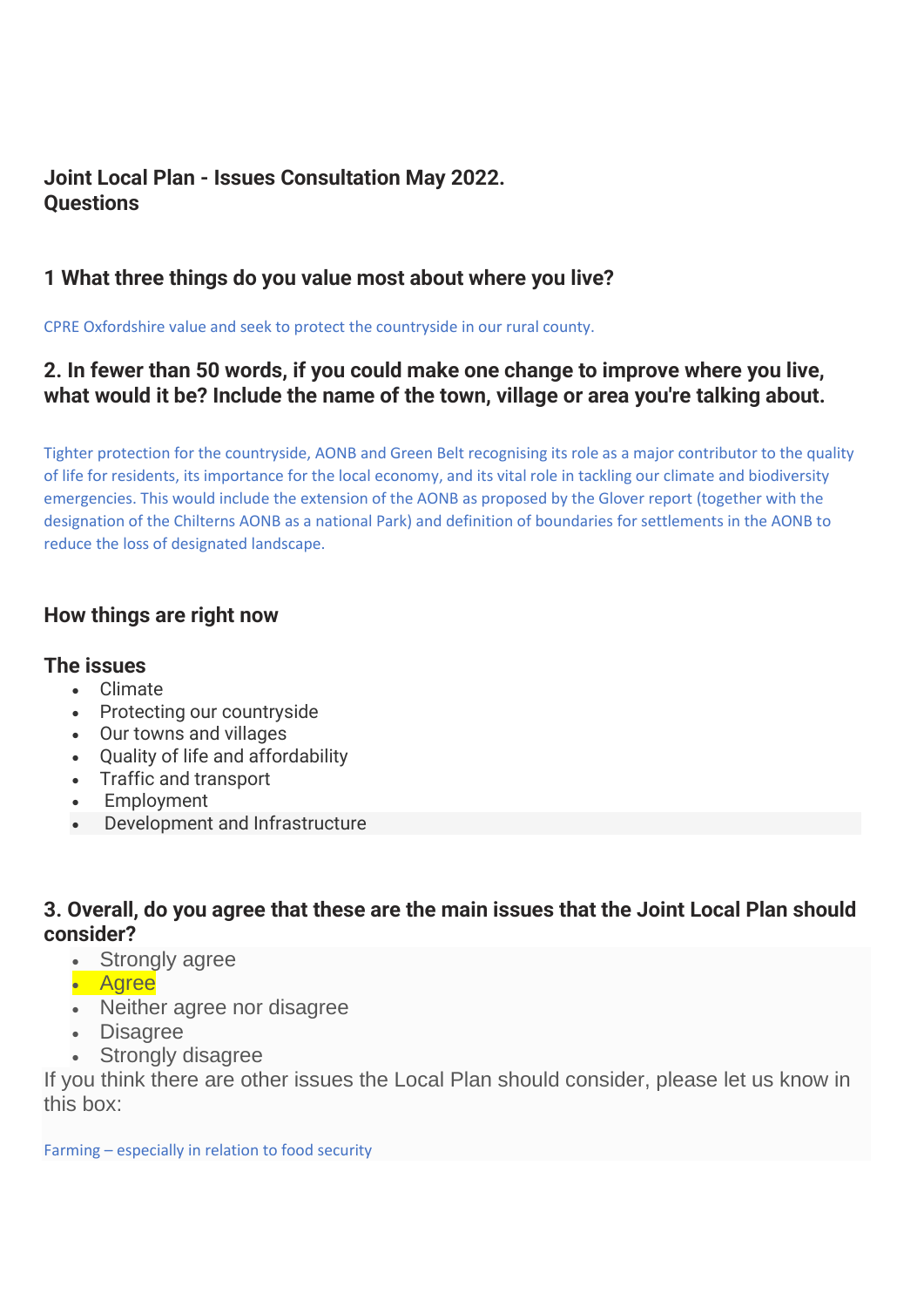The setting of the AONB needs to be included. Protection of our water sources, aquifers & chalk streams.

### **4. Which of these issues do you think is the most important?**

We consider all these issues important and interlinked and the next stage of consultation needs to detail how priorities and inevitably trade-offs will be made.

Two issues, Protecting Our Countryside and Climate Change should be given the highest priority. The Council has declared a Climate Emergency and yet, as presented, in this consultation document, there appears an absence of urgency that an emergency would normally generate. Equally, protecting the countryside is not a should or nice to do. The countryside provides food (directly and through the support of pollinators), is a carbon sink and is a major contributor to the character of the district and its attractiveness to residents, employers and tourists.

The remaining five issues are important but very much secondary to Protecting the Countryside and Climate Change. If we fail to control these two priority issues then well before the plan closure date dealing with the impact of higher global temperatures and climate change on the district (extreme weather, drought, floods, wildfires, infrastructure failures, etc) will absorb all, and more, of the District Council's resources.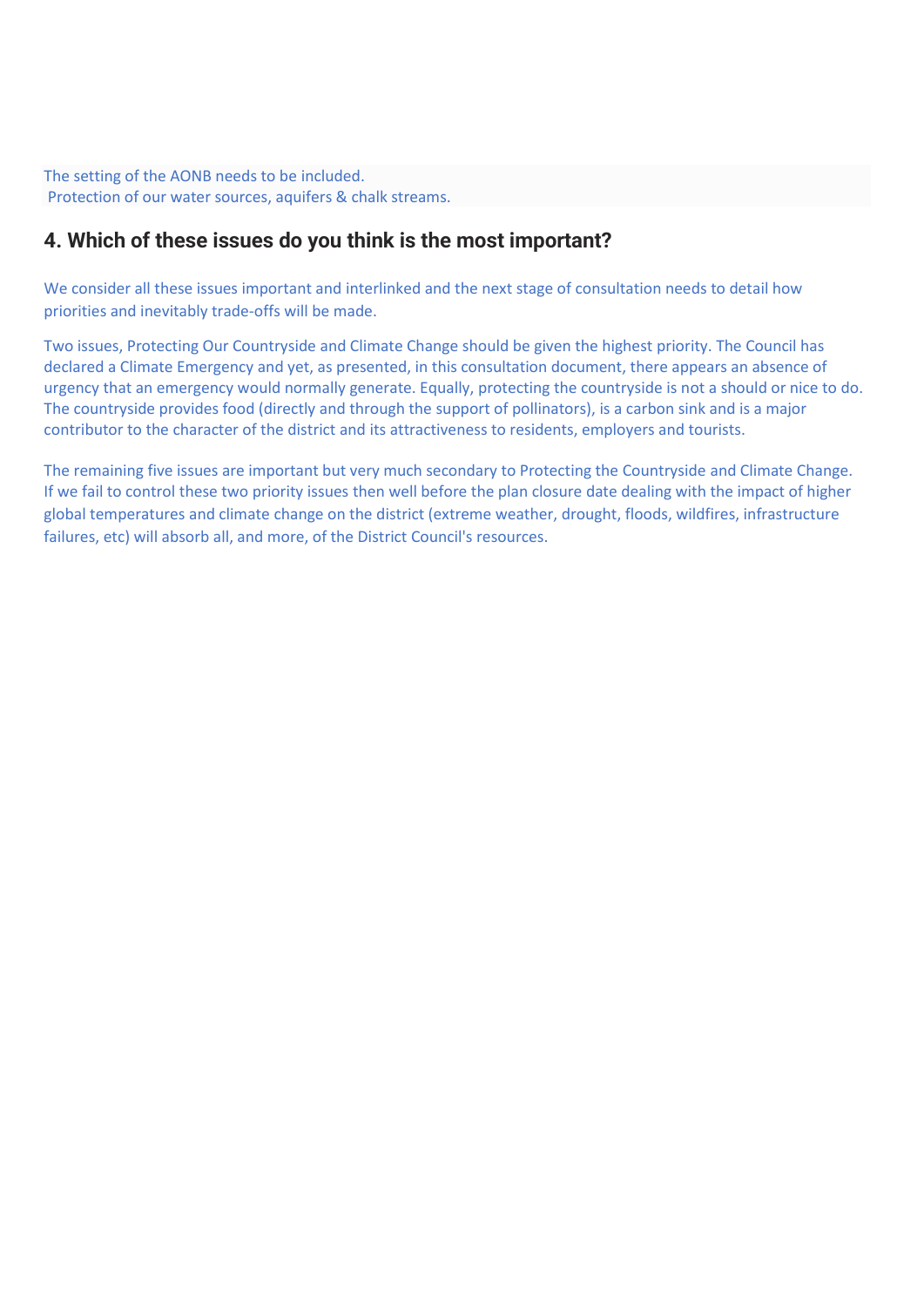### **Our Vision**

- Our vision is for **carbon neutral** districts, for current and future generations.
- For this to be a place where **nature** is thriving, and nature reserves are no longer isolated pockets. A place where **history** is still visible, where heritage and landscape character are safeguarded and valued, and the beauty and the distinctive local identity of our towns and villages have been enhanced.
- A place where **people can thrive**. Where people have housing choices they can afford, where villages, market towns and garden communities are diverse and inclusive places where people of all ages and backgrounds can live together.
- A place where local residents can reach the **facilities** they need for everyday living on foot, bicycle or by **zero-emission and low carbon transport choices**.
- Where residents and visitors can live **healthy lifestyles** and access greenspace. Where **people are safe** from pollution, flooding, and the effects of climate change.
- Where there are valuable and rewarding **jobs**, embracing clean technologies and growing the opportunities in Science Vale for the districts to contribute on a national and international scale to solving pressing global issues.

# **5. How much do you agree with this vision for the Joint Local Plan?**

- Strongly agree
- Agree
- Neither agree or disagree
- Disagree
- Strongly disagree

If there is anything you disagree with in particular, or you have any other thoughts let us know here:

The current settlement pattern means that it is unrealistic to expect cars to go away and residents of rural communities should not be penalised for this. If this vision is to be anything other than a pipe dream, then the plan must contain, or be supported by, a substantial programme to transition to renewables, to install the infrastructure required to support non internal combustion engine motor vehicles without losing substantial areas of countryside and for measures to support carbon capture. All, not just new, houses need insulation and help to move away from gas. Public and voluntary sector buildings (e.g., village halls) will need help with transition to renewables.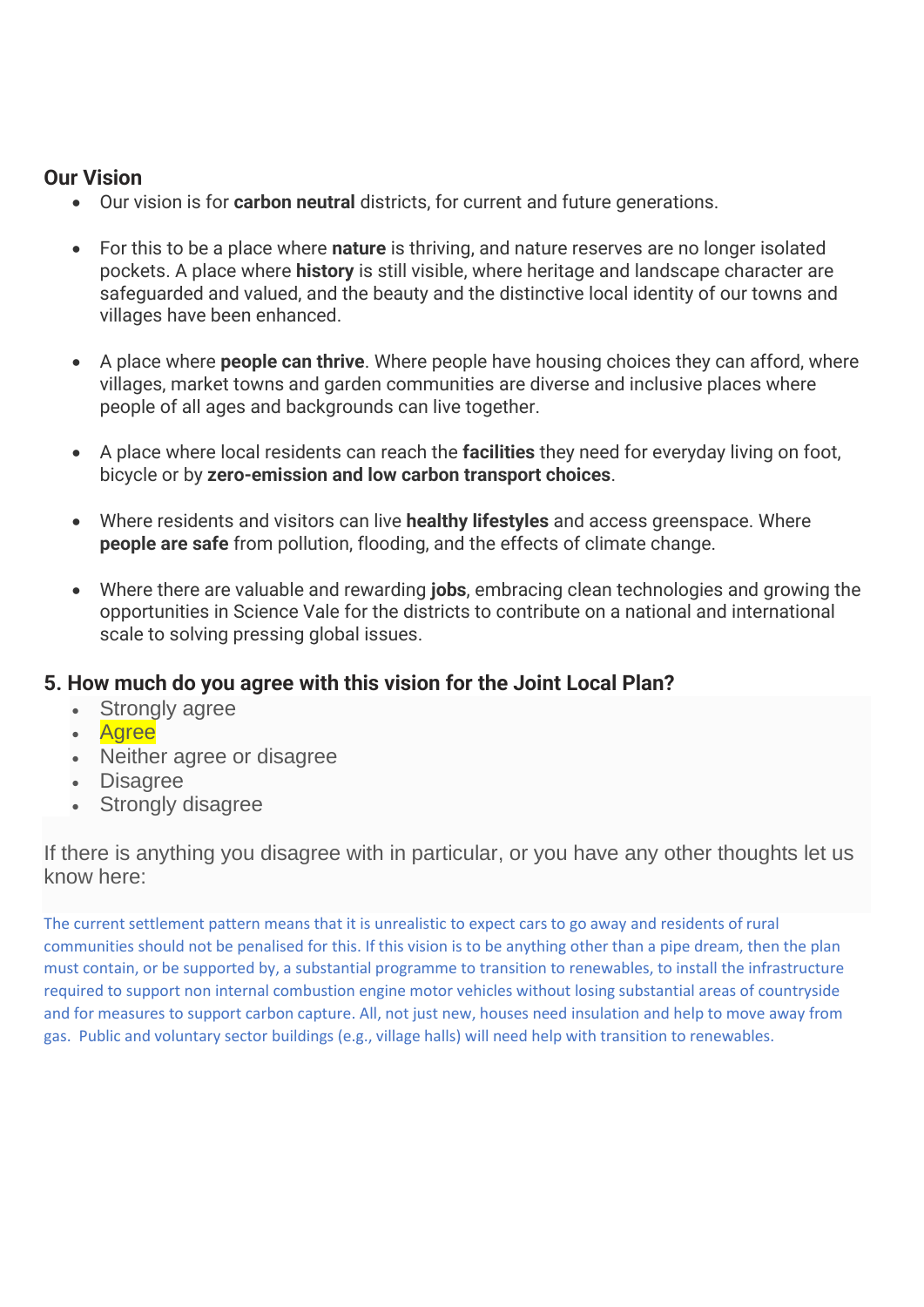# **Reducing Carbon Emissions**

### **6. Please select the THREE opportunities that are most important to you.**

- 1. Plan for a move away from fossil fuels and greenhouse gas emissions
- 2. Require new homes and buildings to minimise energy use through their layout and design, and have the highest standards of fabric efficiency
- 3. Transition to renewable forms of energy and support the districts in playing an international role in fusion energy power plant research and deployment
- 4. Ensure the amount of development taking place stays within the districts' carbon budget
- 5. Plan for new development in locations that enable sustainable lifestyles (20 minute neighbourhoods)
- 6. Limit parking at new developments
- 7. Require electric vehicle charging points
- 8. Encourage carbon sinks and increase tree cover
- 9. Limit developments with high greenhouse gas emissions e.g. intensive indoor livestock farming

### **7. Do you disagree with any of these opportunities? Tick all that apply.**

• 3

### **8. If you have any other thoughts on how we could use the Joint Local Plan to reduce carbon emissions, please write them here.**

#### **Further detail on our option choices in Questions 6**

It is unreal to expect the district to achieve carbon neutrality given the renewable energy generation technologies that will be available during the plan period. A major effort to decarbonise the district is, therefore, vital. Therefore, we consider "Plan for a move away from fossil fuels and greenhouse gas emissions" is a statement of the challenge, which needs to be addressed and is not an opportunity within this plan period.

Whilst we also support "Limit developments with high greenhouse gas emissions e.g. intensive indoor livestock farming", we feel this statements implies a number of smaller emitters would be acceptable, which we would oppose.

#### **Further detail on our option choices in Questions 7**

- i. We strongly support the principle of a transition to renewable energy, in a way that support the countryside.
- ii. 3 which is not a statement of how and refers to fusion energy which remains decades away and requires little or no support from the Local Plan. The reference to fusion energy should be omitted from this option.

#### **Other thoughts on reducing carbon emissions.**

- i. Approximately one-half of greenhouse gas emissions in the district come from transport. Therefore, placing development in existing high-density areas with a **full range of facilities** (more than those required on a daily basis) will reduce both car travel and that of delivery and other service vehicles. We refer to facilities such as doctors, dentists, opticians and a wide range of shops and other services; all of which serve existing high-density areas.
- ii. The district has a housing stock that is poorly insulated and, given that some 25% of greenhouse gas emissions are produced by households, significant reductions will not be achieved unless there is a major programme to support the reduction of emissions from the domestic sector.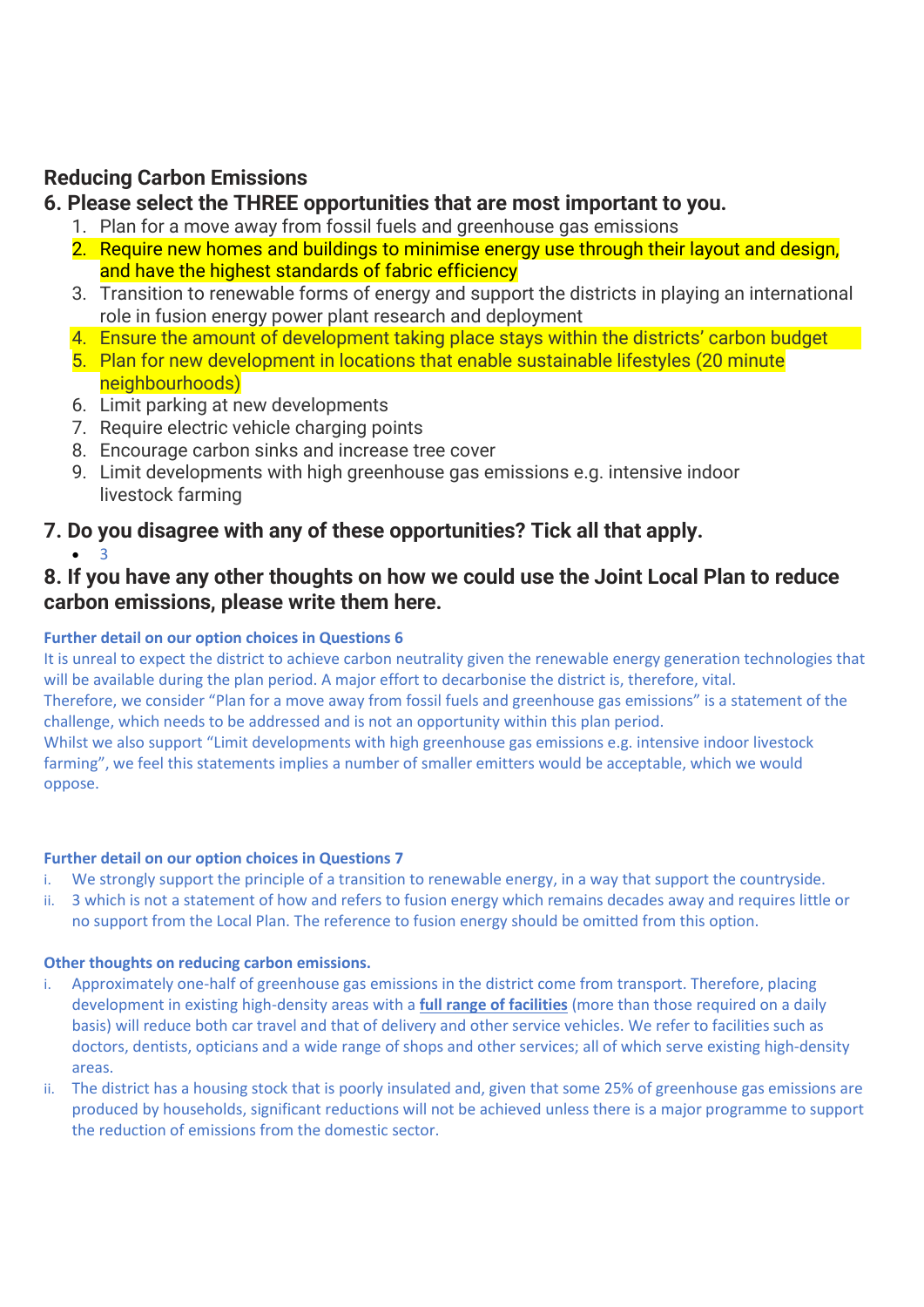- iii. It should also be noted that, on average, the construction of a new dwelling produces around 100 tons of greenhouse gases, primarily CO<sub>2</sub>.
- iv. The Local Plan should require all new developments, domestic, commercial or public sector to install solar panels with minimum nominal capacities. For a three bedroomed dwelling this could be set at 3kwH. A policy should be included that relates the nominal power output to the roof area.
- v. The natural world is a substantial absorber and fixer of CO<sub>2</sub>. The IPPC recognises that forests alone could absorb between 15 and 25% of  $CO<sub>2</sub>$  emissions. The two districts are fortunate in having extensive wooded areas and open countryside and the plan needs to recognise and protect their role as essential  $CO<sub>2</sub>$  removers and storers.
- vi. The plan also omits to mention support for companies that devise carbon free carbon-free energy sources or employing technology to capture  $CO<sub>2</sub>$  emissions and permanently store it.
- vii. All new development should insist on limiting loss of light energy & light spillage by minimising large expanses of glazing and/or insisting on light emission reducing glazing on all types of building.
- viii. All new development should insist on more energy efficient building designs using the building of terraces, high density developments across a whole development site, limit the number of garages and do not allow garage conversions.
- ix. Plan for increasing hedgerow cover.
- x. Renovation over demolition & rebuild should be promoted.
- xi. Look at energy recovery in big buildings new schools, offices, industry.
- xii. Look at bio-methane capture from sewage works.

### **Nature Recovery and Landscape**

#### **9. Please select the THREE opportunities that are most important to you.**

- 1. Respect landscape character, dark skies and the natural beauty of the countryside in development decisions
- 2. Research and map effective nature recovery networks
- 3. Restrict the amount of development in and around our top biodiversity areas
- 4. Require developments to generate a net gain in biodiversity
- 5. Ensure a net gain in biodiversity takes place where it's most effective
- 6. Require improvements to air and water quality
- 7. Protect trees and recognise the value of nature, giving us clean air, flowing water, soils to grow food in, and enjoyment
- 8. Support farmers, foresters and landowners committing to restore nature
- 9. Minimise the use of greenfield land by increasing the density of developments

# **10. Do you disagree with any of these opportunities? Tick all that apply.**

• None

### **11. If you have any other thoughts on how we could use the Joint Local Plan to protect the natural environment, please write them here.**

We have felt restricted by identifying three factors here and would support all these opportunities.

- 1. We consider the most important ONE which we feel should be heavily weighted is "Minimise the use of greenfield land by increasing the density of developments".
- 2. It is essential that biodiversity (and landscape impact) is assessed by genuinely independent authorities not appointed by developers, landowners or others with an interest in the development proceeding.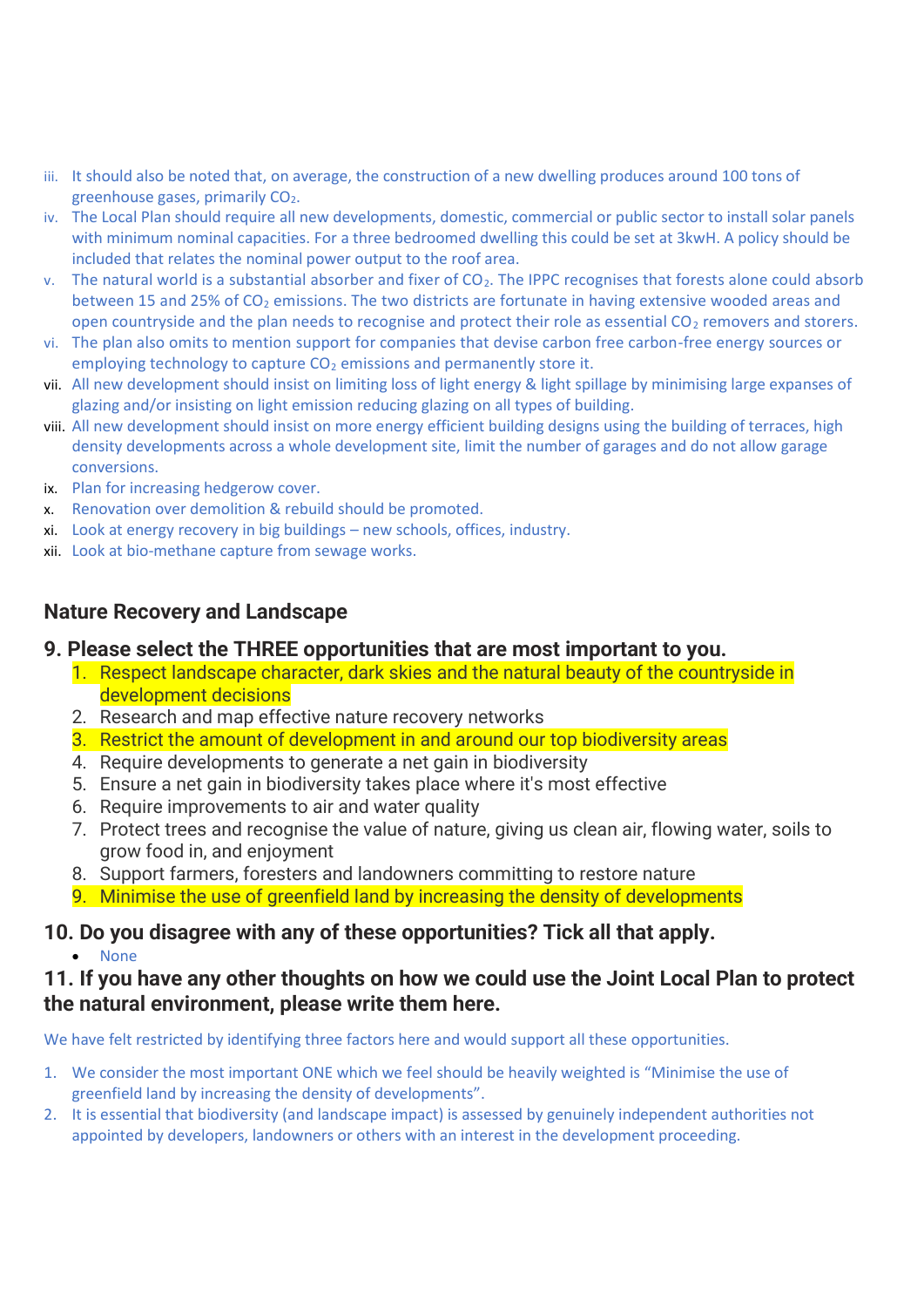- 3. Avoid development in the AONBs, the Green Belt and other open countryside and woodland.
- 4. The Plan needs to include a flood map for Ground Water surface flooding.
- 5. Do not allow development where water abstraction/stress causes damage to the water courses/habitats & environment
- 6. The Plan needs to include a flood map for Ground Water flooding. Do not allow development where ground water surface flooding leads to sewage discharge into the water courses.
- 7. Promote hedgerow planting
- 8. Increase the generation of electricity from solar power by utilising domestic and commercial roof space to avoid loss of natural habitat and landscape.
- 9. Control and reduce light pollution. Insist on limiting loss of light energy & light spillage by minimising large expanses of glazing and/or insisting on light emission reducing glazing on all types of building.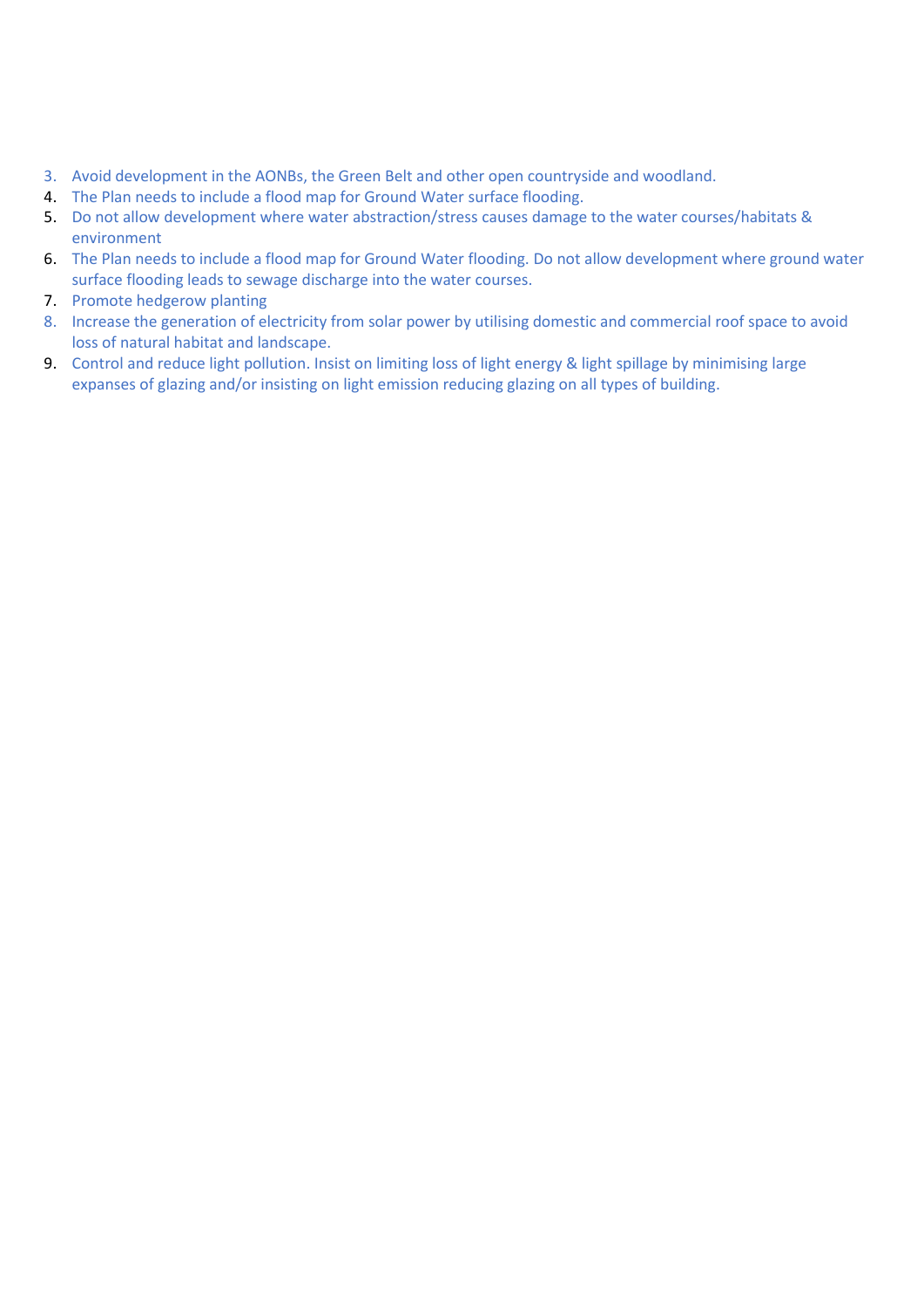# **Protecting and Enhancing Local Heritage**

### **12. Please select the THREE opportunities that are most important to you.**

- 1. Protect heritage assets from harm or loss
- 2. Empower communities to research and protect their own heritage through Conservation Area Character Appraisals
- 3. Utilise enabling development where this can secure heritage assets and their settings
- 4. Plan development at a scale appropriate to market towns and villages
- 5. Require beauty in design for all new buildings and places
- 6. Keep alive traditions of local building materials, palettes and building styles
- 7. Encourage retention and reuse of historic buildings/ heritage assets as a sustainable resource
- 8. Embrace our cultural heritage
- 9. Ensure energy efficient and renewable energy measures for historic buildings adequately safeguard their heritage significance No response
- **13. Do you disagree with any of these opportunities? Tick all that apply.** No response

# **14. If you have any other thoughts on how we could use the Joint Local Plan to protect and enhance local heritage please write them here.**

We have chosen not to rank our top three of these statements as we consider them all to be vague and "nice to have". They are imprecise and need substance and factual detail in order to comment further.

We would highlight that preserving heritage must not be an excuse for loss of countryside or landscape, or for intrusion into or destruction of areas of high biodiversity.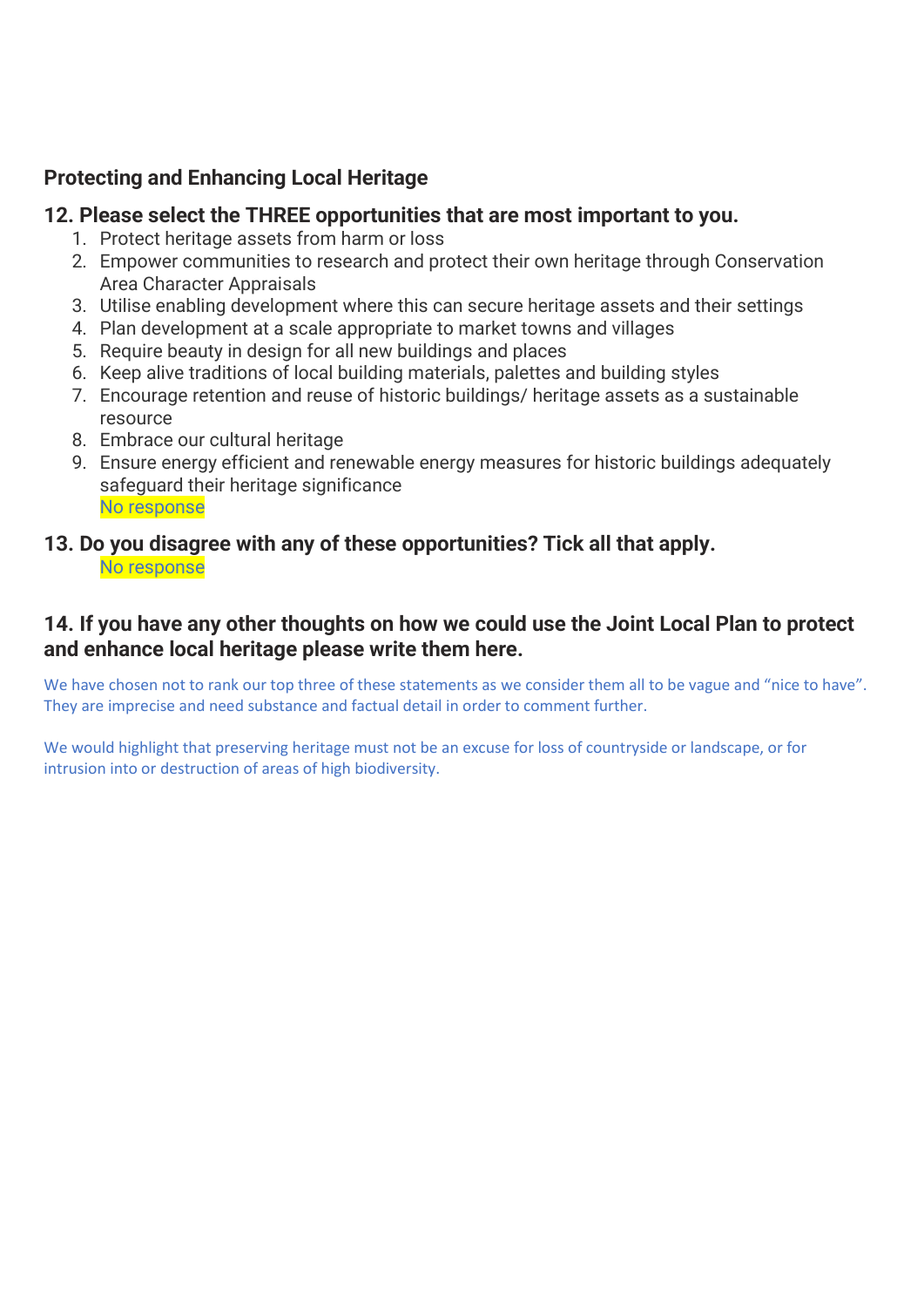# **Thriving Inclusive Communities**

### **15. Please select the THREE opportunities that are most important to you.**

- 1. Plan for housing that is genuinely affordable for our communities
- 2. Require developers to build a mixture of housing types to help first time buyers, key workers, and those on lower incomes to live in the districts
- 3. Retain a proportion of homes that will remain affordable forever, not just for the first buyer
- 4. Support affordable housing on sites we'd normally protect from development
- 5. Promote alternative housing models like self-build, custom and community-led housing
- 6. Continue to support neighbourhood plans so housing meets local needs
- 7. Require high quality, beautiful and sustainable design for new buildings and places
- 8. Plan new developments, town centres and buildings to be accessible for those with disability or dementia, be places for children and young people to enjoy, and to be gender neutral
- 9. Include plans for communities with specific needs including older people, those needing supported living, students, and Gypsies and Travellers No response

# **16. Do you disagree with any of these opportunities? Tick all that apply.**

• No response

# **17. If you have any other thoughts on how we could use the Joint Local Plan to tackle housing inequality and affordability, please write them here.**

- i. Much of this is desirable but, in practice, unachievable. Average house prices in the district are around 3 times what is generally accepted as being affordable. As development is delivered by private sector companies using land for which the owners wish to obtain the maximum price then genuinely affordable housing can only be delivered through a combination of compulsory purchase and public sector construction. Failing that then smaller houses in high density developments in towns and locations that are more affordable, cheaper to heat, and do not impact on the designated landscapes of the districts will be needed.
- ii. Option 4 suggests allowing affordable housing on sites normally protected from development. **This option should be removed**. This is likely to be abused by developers and produce dwellings that intrude into designated landscapes and, furthermore, that are poorly serviced thus adding to local vehicle traffic and  $CO<sub>2</sub>$  emissions.
- iii. Option 6 must be supported and Neighbourhood Plans need to be genuinely allowed to reflect local needs and not expected to slavishly follow a Local Plan covering two districts.
- iv. Relatively affordable, smaller, dwellings become unaffordable as the properties are enlarged. The Local Plan should protect smaller dwellings by removing permitted development rights when granting planning permission.

### 18. We'd like to hear your ideas for how we could adapt our town centres and high streets to meet our changing needs. **Are there any improvements, new facilities or uses that you would like to see in the locations marked on the map?**

We remain supportive of the need for a new train station at Wantage/Grove.

Which location(s) does your answer to question 18 above apply to?

• Abingdon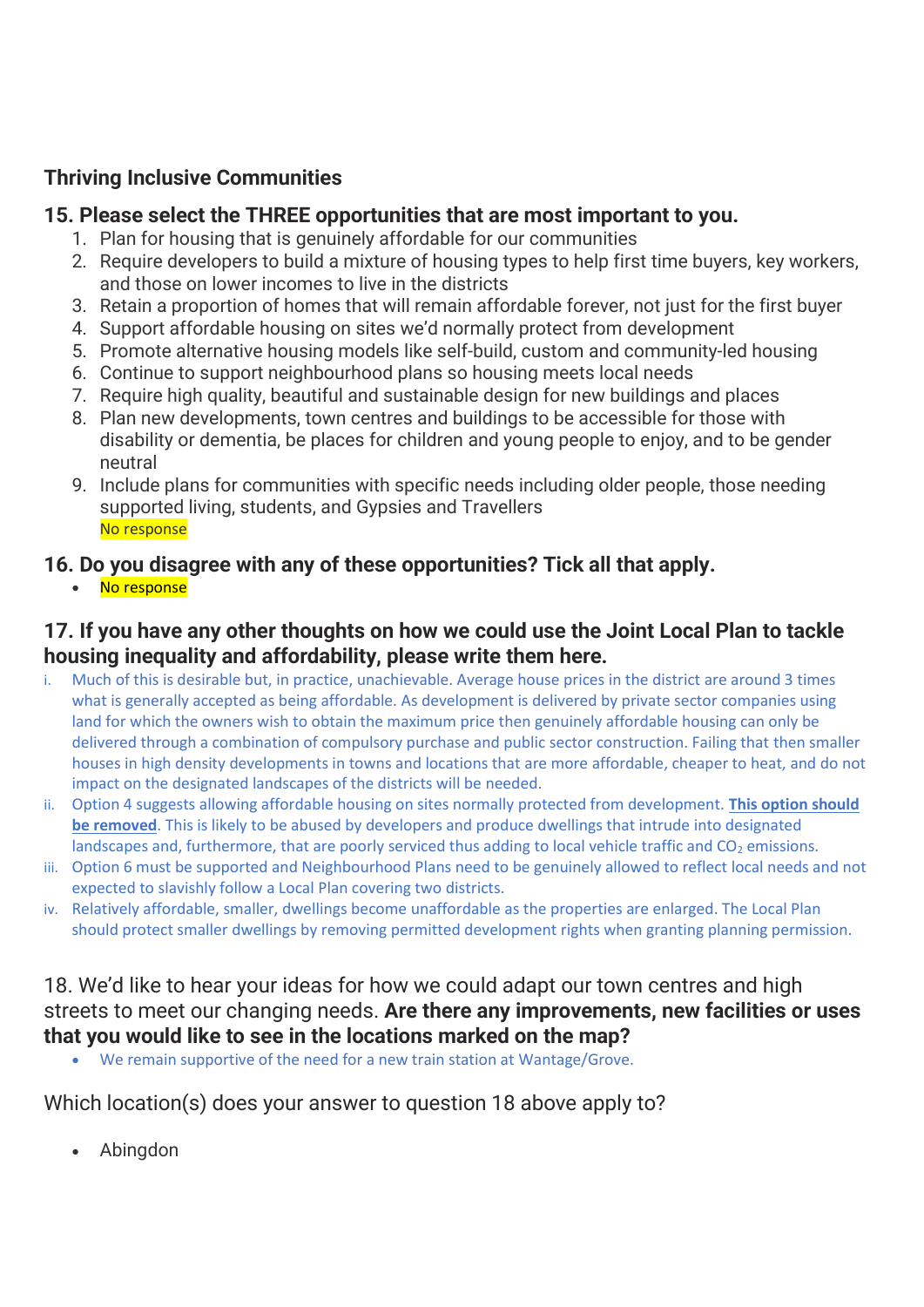- Botley
- Didcot
- Faringdon
- Grove
- Henley
- Thame
- Wallingford
- Wantage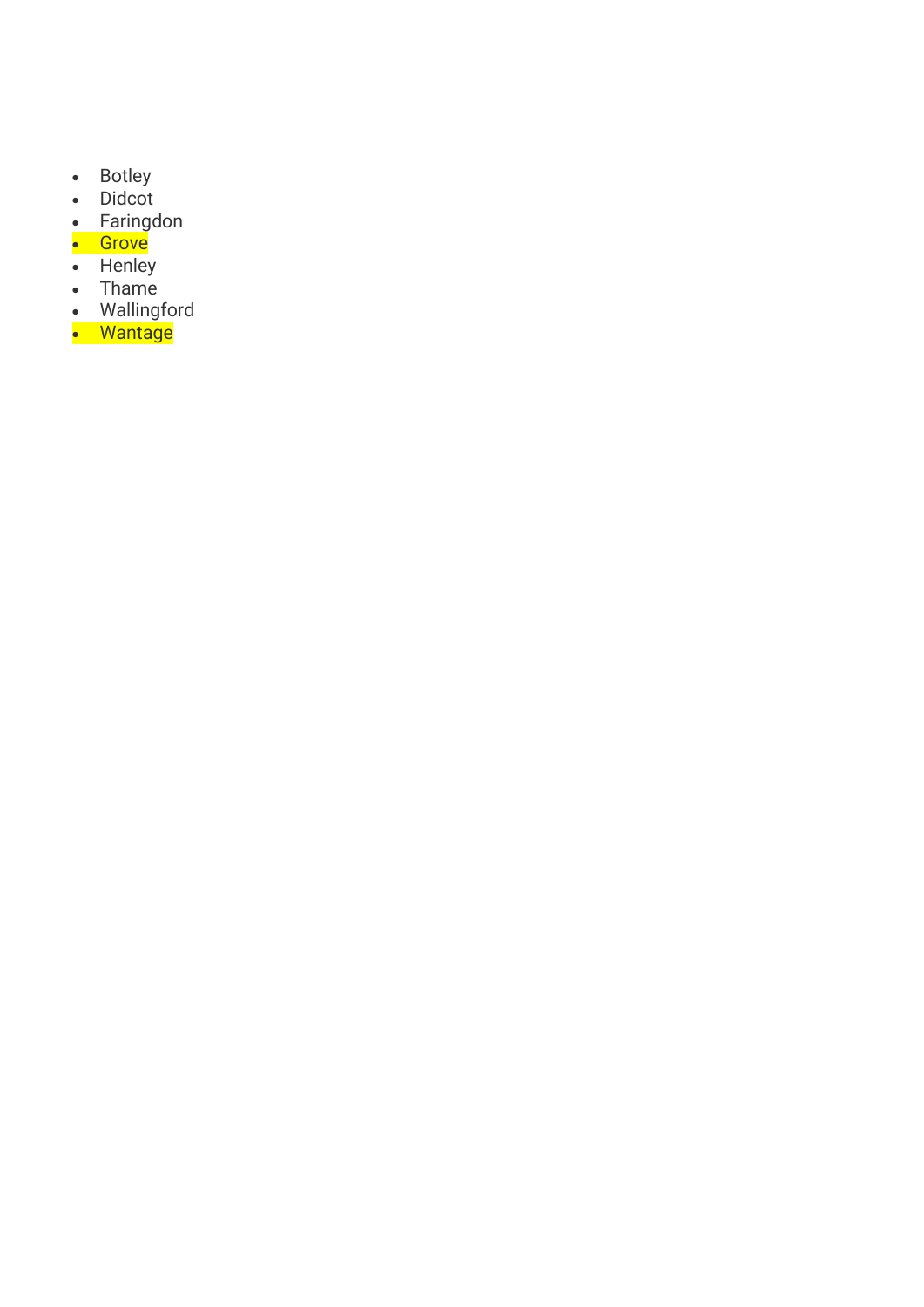# **Transport and Facilities**

### **19. Please select the THREE opportunities that are most important to you.**

- 1. Focus new development in settlements where the facilities for everyday living are available within 20 minutes' walk or cycling distance
- 2. Restrict development in locations which are not able to function as 20 minute neighbourhoods
- 3. Safeguard shops, community facilities and services from redevelopment to new uses
- 4. Plan for new infrastructure alongside development, especially in Garden Communities at Didcot, Berinsfield and Dalton Barracks and on strategic allocation sites
- 5. Plan a transition to sustainable transport modes by walking and cycling, shared transport, electric and alternative fuel cars, driverless cars, and plan for enhanced public transport including re-opening of the Cowley Branch line and a station at Grove
- 6. Plan for safe routes for walking and cycling, new quietways, new routes between settlements, secure bike parking, cargo bikes, electric bikes and scooters, electric vehicle charging
- 7. Plan for sustainable travel that is reliable, integrated and accessible
- 8. Plan for new technological innovation in transport and communications technologies

# **20. Do you disagree with any of these opportunities? Tick all that apply.**

• 8

# **21. If you currently drive, what would encourage you to drive less and/or walk, cycle or take public transport more?**

**Choosing to walk or cycle rather than use a car requires the following to be overcome:**

- i. Road safety. Cycling and walking is often dangerous in locations where there are no pedestrian footpaths, cycle paths or busy roads connecting communities.
- ii. Properly surfaced footpaths suitable for those with walking disability, requiring a mobility scooter, or pushing a pram with young children.
- iii. Full local services (including a dentist, optician, hardware store) within safe walking distance.
- iv. A reliable and inexpensive bus service. Superficial settlement assessments note the published frequency of bus services but fail to consider the number of different service routes and fail to note the poor reliability of services to settlements outside the district's towns.
- v. Inability to park the car and/or very high car parking fees.

**22. If you have any other thoughts on how we could use the Joint Local Plan to ensure people have easy access to the services they need to use on a day-to-day basis, please write them here.**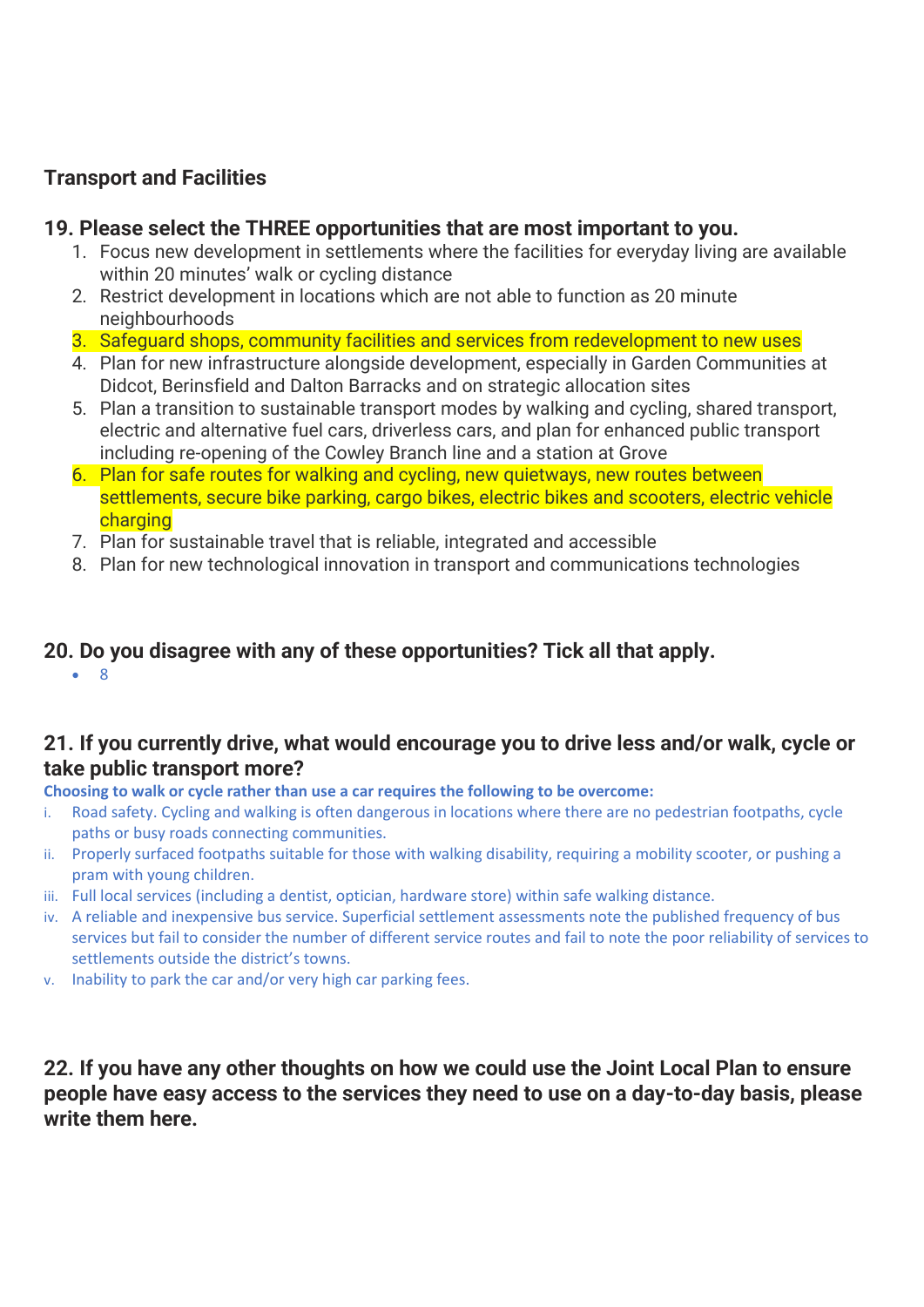We consider all these are all good objectives for new developments, but don't address problems of existing settlements. Whilst we support the two objectives which refer to 20 minute neighbourhoods in principle, we cannot support these objectives as written; they will merely increase private vehicle use between settlements as public transport options are not available and everyday living needs to reflect the **real, full** everyday needs of an aging population who cannot cycle and have difficulty walking. It is readily apparent even in those settlements classed as larger villages that the car is used to travel from home to local shop, surgery or community facility. This is why we feel new development is best placed within existing high-density areas where a **full range** of facilities already exist.

"Plan for new technological innovation in transport and communications technologies" is merely hoping for a miracle. The plan must operate on current and known technology that can be reliably seen as being widely adopted within the plan period.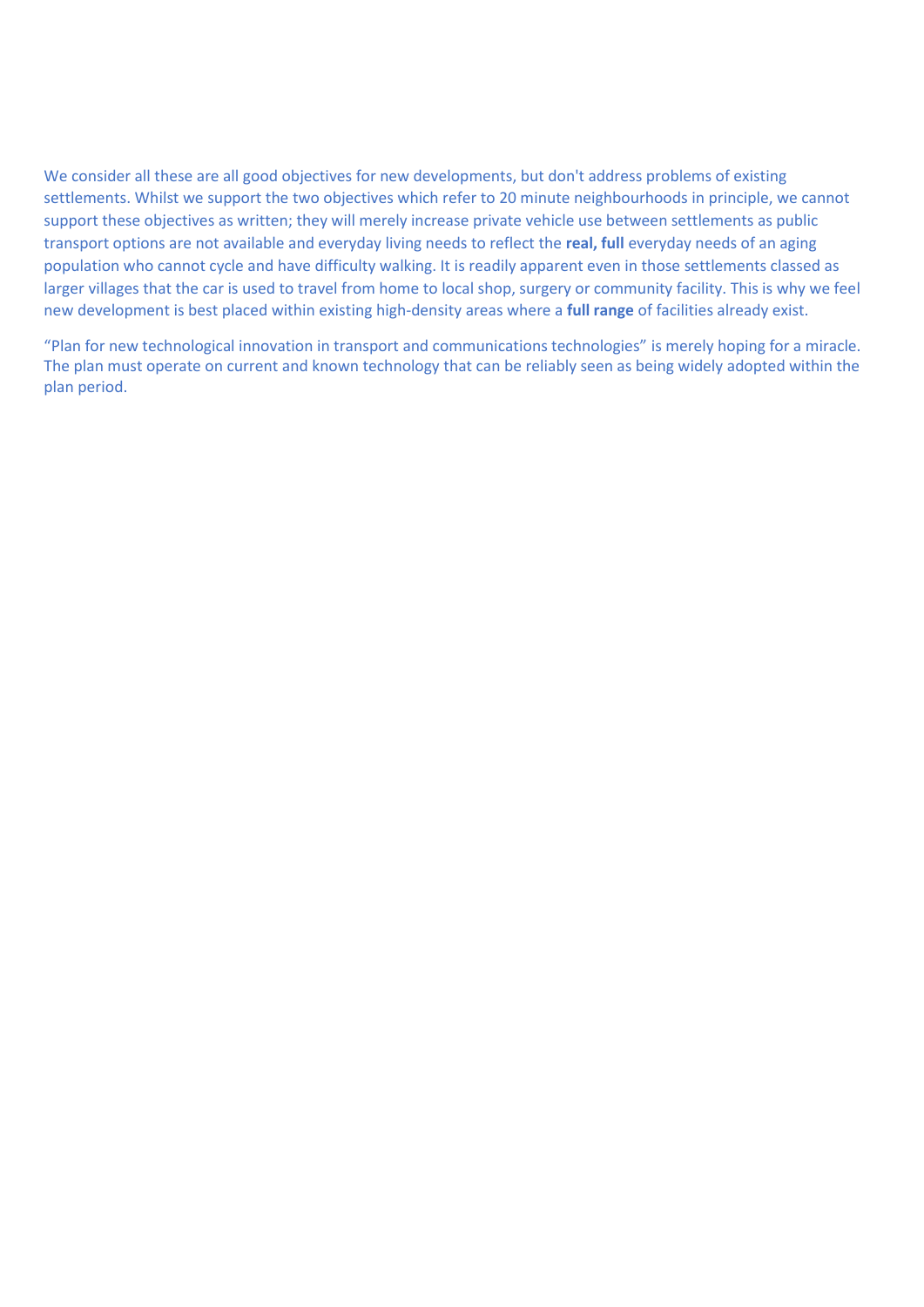# **Healthy Lifestyles and Safe Communities**

### **23. Please select the THREE opportunities that are most important to you.**

- 1. Provide opportunities for active travel, exercise, social interaction and recreation
- 2. Enhance opportunities for exercise and enjoying high-quality open spaces and the countryside
- 3. Plan places for people to grow their own food
- 4. Avoid inappropriate development in flood risk areas
- 5. Limit and control new sources of air, water, noise and light pollution
- 6. Require building designs to be adapted to be resilient to climate change impacts like overheating
- **24. Do you disagree with any of these opportunities? Tick all that apply.**
	- No response

**25. If you have any other thoughts on how we could use the Joint Local Plan to give residents and visitors the opportunity to live healthy lifestyles, please write them here.**

• No response

**26. If you have any other thoughts on how we could use the Joint Local Plan to keep residents and visitors safe from pollution, flooding and the effects of climate change, please write them here.**

• No response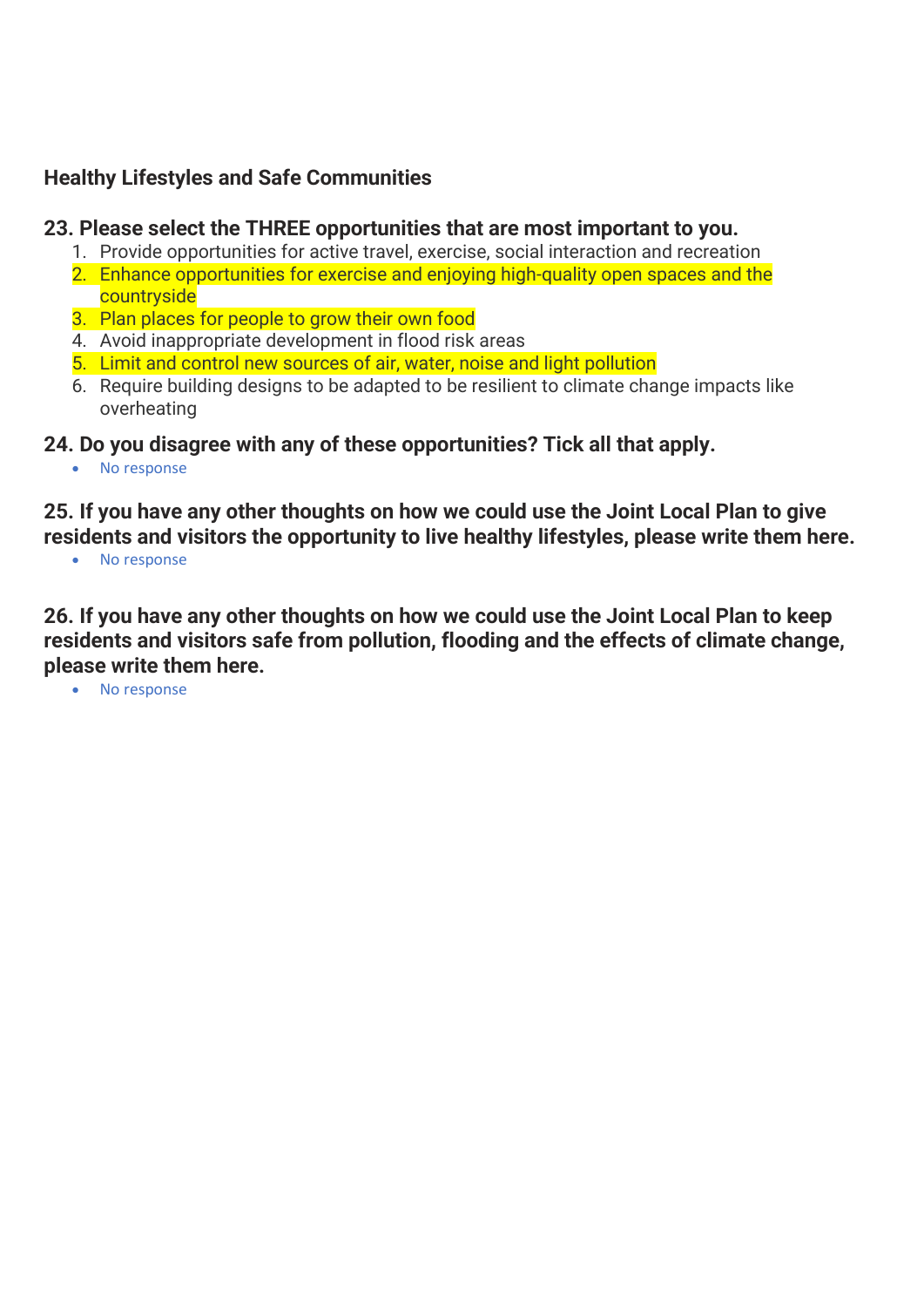# **Jobs and Opportunities for Innovation**

### **27. Please select the THREE opportunities that are most important to you.**

- 1. Plan jobs near homes and homes near jobs
- 2. Support working from home and community based work hubs/ facilities
- 3. Provide employment opportunities for innovation in Science Vale
- 4. Work to support innovation in Science Vale like the fusion work at Culham Science Centre, and space technology and vaccine manufacture at Harwell
- 5. Support the 'circular economy' and businesses working towards a greener future
- 6. Support rural land-based businesses, the local food economy and rural tourism

### **28. Do you disagree with any of these opportunities? Tick all that apply.**

• No response

### **29. If you have any other thoughts on how we could use the Joint Local Plan to cater for future working styles and patterns, please write them below.**

Whilst we support "Plan jobs near homes and homes near jobs" we would caveat this support by pointing out providing homes near employment centres is **only** effective if those homes are occupied by those working in the centres and there are effective, cheap, low-carbon shuttles or other public means of travelling between work and home.

# **30. If you have any other thoughts on how we could use the Joint Local Plan to help ensure there are valuable and rewarding jobs in the districts, please write them here.**

• No response